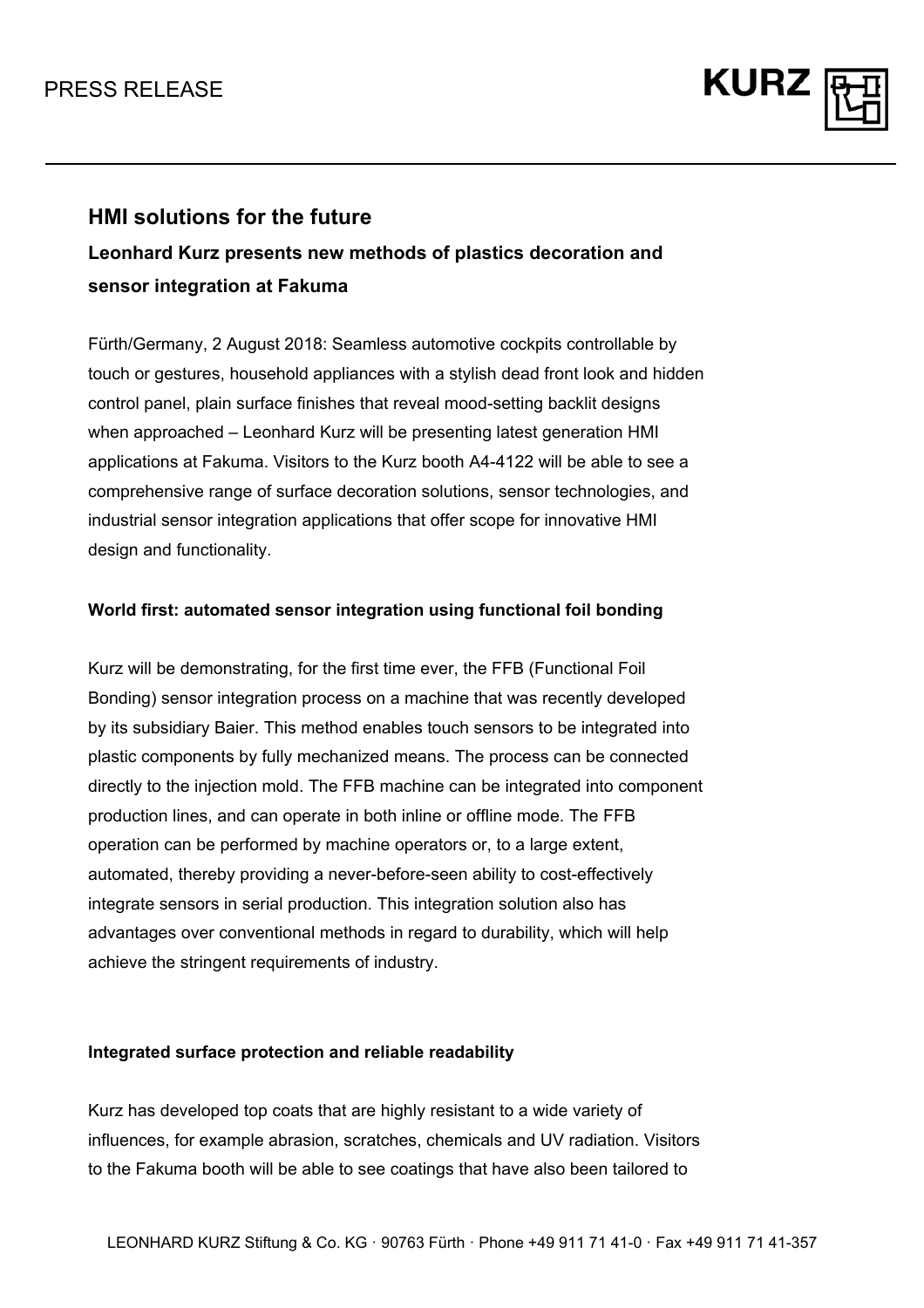## PRESS RELEASE

the specific requirements of HMI surfaces. These novel coatings ensure easy, distortion-free readability of control panels and displays from various viewing angles and under different lighting conditions. Top coats with customer-specific features can also be produced: for high-gloss displays with exceptional color brilliance and a contrast-rich image; for matte anti-glare or even completely antireflective screens.

**KURZ** 

#### **Design effects like day and night**

New possibilities for touch-controlled surfaces and light designs using the sensor technology from Kurz subsidiary PolyIC will be presented with the aid of a number of demonstrators. On display will be expressive day/night effects with creative design flips. Designs that are opaque under daylight conditions but change their appearance in surprising ways on touch activation. They become bathed in mood-setting ambient lighting, and the color and intensity of the light can be changed by means of sliders or knobs. Sophisticated designs inspired by nature and technology that are partially or fully backlit, or which exhibit varying levels of transparency. Also on display will be silk-screen printed designs from Kurz subsidiary Burg Design that develop a special depth effect when backlit.

#### **Novel soft-touch surfaces**

For in-mold decoration of plastic components, Kurz has developed unique softtouch surfaces. Various haptic effects can be produced, from silky smooth, to velvety, right through to strikingly grippy surfaces. The soft-touch haptics can be combined with a wide range of visual designs, offer high surface resistance, and have a sound-optimizing effect thanks to their acoustic damping properties.

 $\Box \Box \Box$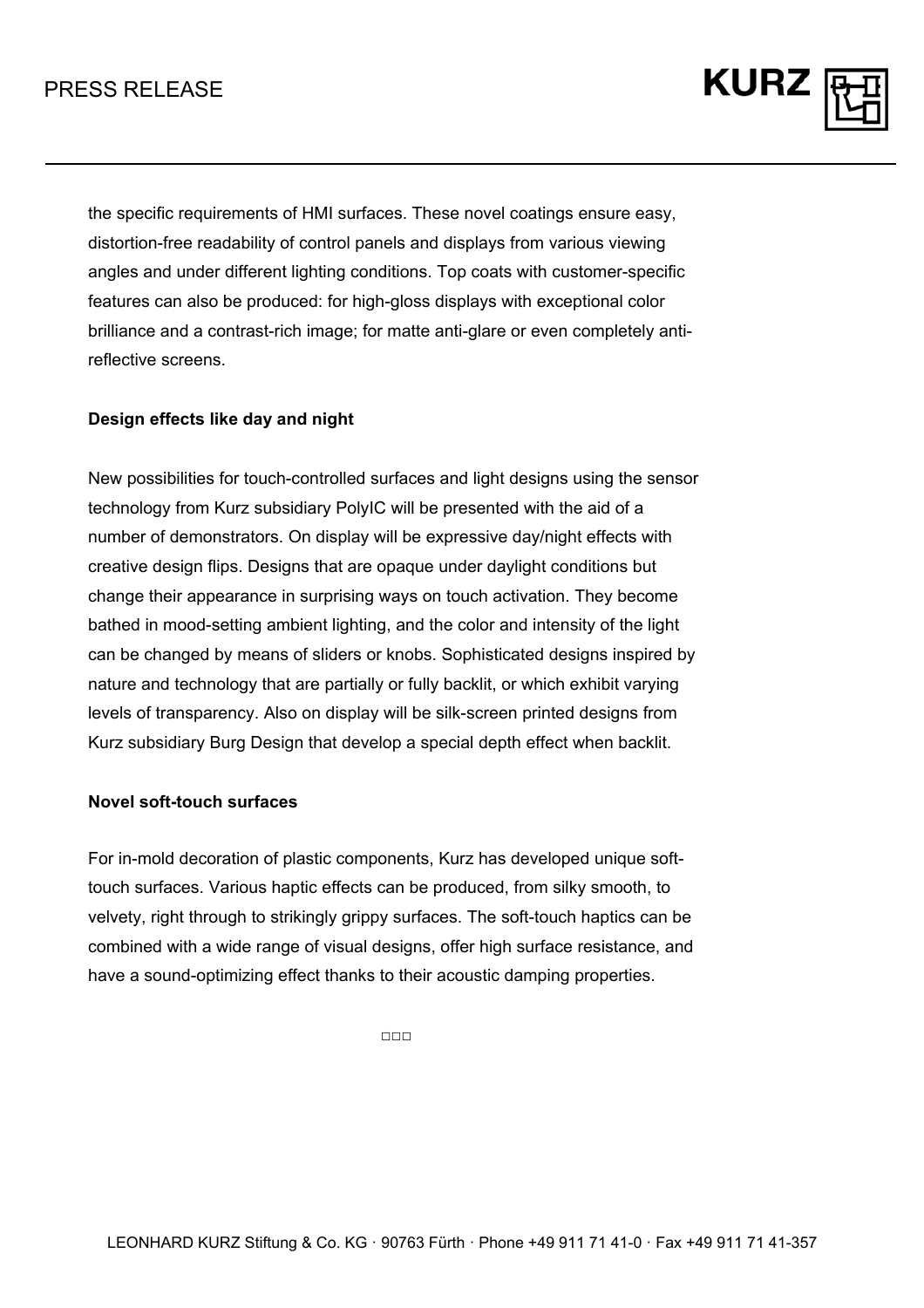



Seamless HMI instrument cluster with touch panel from Kurz (Photo: Kurz)

#### □□□

**About KURZ:** The KURZ Group is a global leader in hot stamping and coating technology. KURZ develops and manufactures decorative and functional layers applied to carrier foils for a large variety of applications. The range includes metallized, pigmented and holographic stamping foils for packaging or print products, surface finishes for electronic devices or automotive parts, protective and decorative lacquers for furniture or household appliances, authenticity features for brand name items, metallic applications for textiles, and different types of coatings for many other applications. With over 5,000 employees in 14 production plants in Europe, Asia and the USA, 24 international subsidiaries and a global network of agencies and sales offices, the KURZ Group manufactures and sells a comprehensive range of products for surface finishing, decoration, marking and counterfeit protection, rounded off by an extensive range of stamping machines and stamping tools. KURZ also continuously invests in new technologies, and is developing innovative solutions for integrating functionality into surfaces.

**www.kurz.de www.plastic-decoration.com**